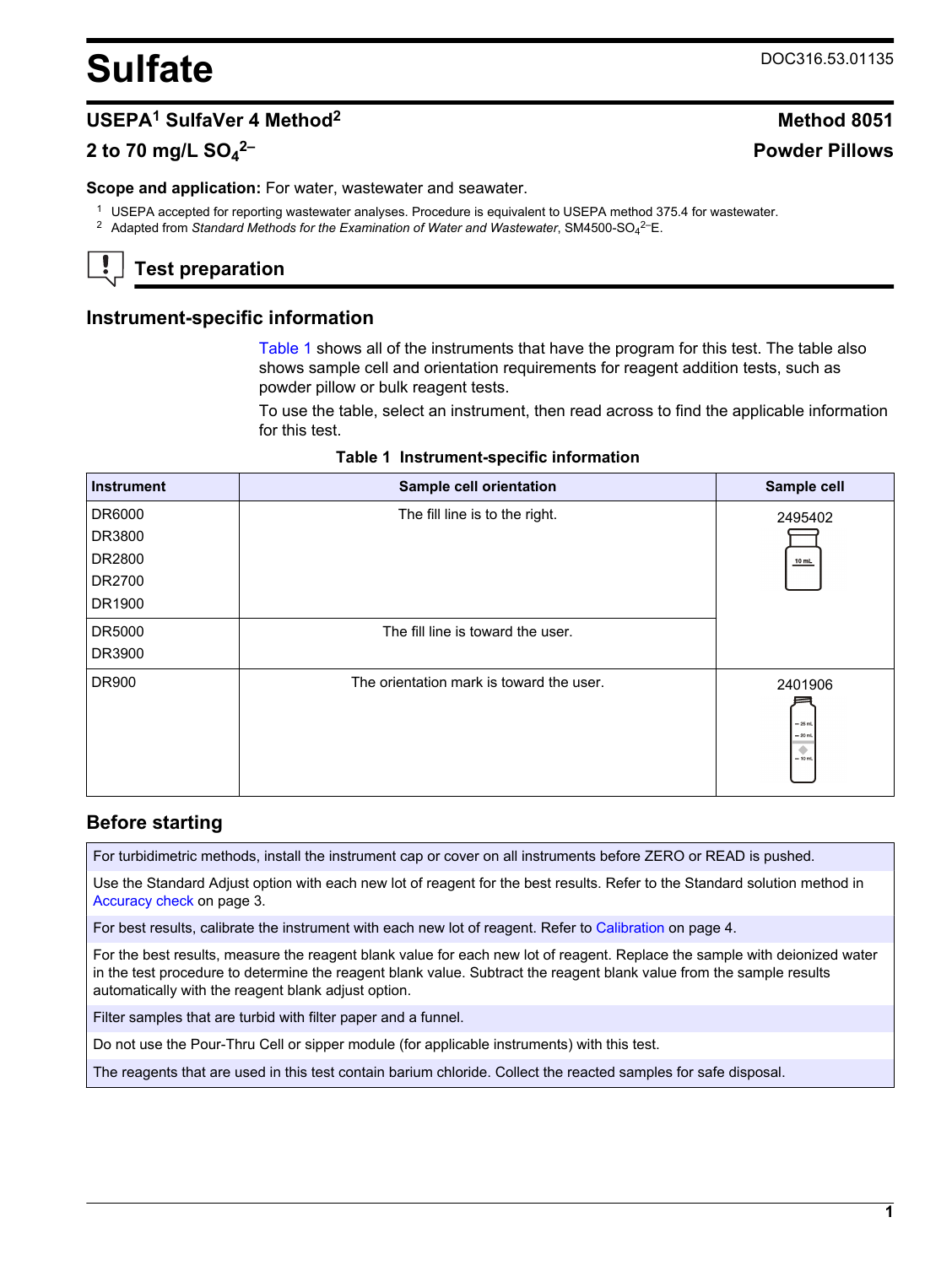Review the Safety Data Sheets (MSDS/SDS) for the chemicals that are used. Use the recommended personal protective equipment.

Dispose of reacted solutions according to local, state and federal regulations. Refer to the Safety Data Sheets for disposal information for unused reagents. Refer to the environmental, health and safety staff for your facility and/or local regulatory agencies for further disposal information.

# **Items to collect**

| <b>Description</b>                                                 | Quantity |
|--------------------------------------------------------------------|----------|
| SulfaVer <sup>®</sup> 4 Reagent Powder Pillows, 10-mL              |          |
| Sample Cells (Refer to Instrument-specific information on page 1.) |          |

Refer to [Consumables and replacement items](#page-4-0) on page 5 for order information.

# **Sample collection and storage**

- Collect samples in clean glass or plastic bottles.
- To preserve samples for later analysis, keep the samples at or below 6 °C (43 °F) for up to 28 days.
	- Let the sample temperature increase to room temperature before analysis.

# **Powder pillow procedure**



**1.** Start program **680 Sulfate**. For information about sample cells, adapters or light shields, refer to [Instrument-specific](#page-0-0) [information](#page-0-0) on page 1.



**2. Prepare the sample:** Fill a sample cell with 10 mL of sample.



**3.** Add the contents of one SulfaVer 4 powder pillow to the sample cell.



**4.** Swirl the sample cell to mix. Undissolved powder will not affect accuracy. White turbidity will form if sulfate is present.



**5.** Start the instrument timer. A 5‑minute reaction time starts.

Do not disturb the cell during this time.



**6. Prepare the blank:** Fill a second sample cell with 10 mL of sample.



**7.** When the timer expires, clean the blank sample cell.



**8.** Insert the blank into the cell holder.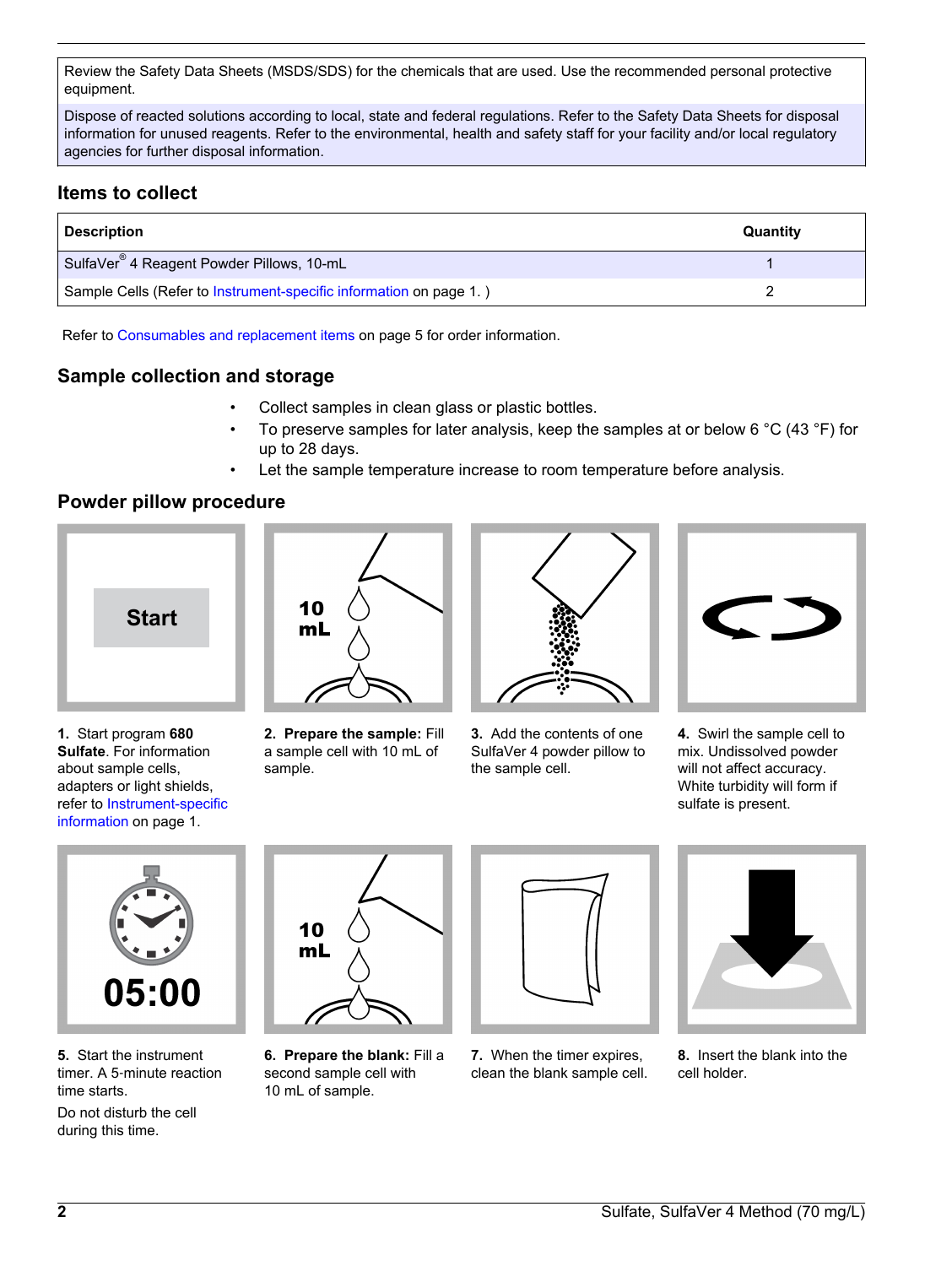

<span id="page-2-0"></span>

**9.** Push **ZERO**. The display shows 0 mg/L  $SO_4^2$ <sup>-</sup>.

**10.** Clean the prepared sample cell.



**11.** Within 5 minutes after the timer expires, insert the prepared sample into the cell holder.

| <b>Read</b> |  |
|-------------|--|
|             |  |
|             |  |

**12.** Push **READ**. Results show in mg/L  $SO_4^2$ <sup>-</sup>.



**13.** Clean the sample cells with soap and a brush.

# **Interferences**

| Interfering substance | Interference level                                                                                                                                                                                                                                                           |
|-----------------------|------------------------------------------------------------------------------------------------------------------------------------------------------------------------------------------------------------------------------------------------------------------------------|
| Barium                | Interferes at all levels. The higher the relative barium concentration when compared to the sulfate<br>concentration, the higher the error. Samples with high barium concentrations will generally give a<br>result that is 20% lower than the actual sulfate concentration. |
| Calcium               | More than 20,000 mg/L as $CaCO3$                                                                                                                                                                                                                                             |
| Chloride              | More than 40,000 mg/L as $Cl^-$                                                                                                                                                                                                                                              |
| Magnesium             | More than 10,000 mg/L as $CaCO3$                                                                                                                                                                                                                                             |
| Silica                | More than 500 mg/L $SiO2$                                                                                                                                                                                                                                                    |

# **Accuracy check**

## **Standard additions method (sample spike)**

Use the standard additions method (for applicable instruments) to validate the test procedure, reagents and instrument and to find if there is an interference in the sample. Items to collect:

- Sulfate Ampule Standard Solution, 2500 mg/L sulfate
- Ampule breaker
- Pipet, TenSette®, 0.1–1.0 mL and tips
- Mixing cylinders (3x), 25-mL
- **1.** Use the test procedure to measure the concentration of the sample, then keep the (unspiked) sample in the instrument.
- **2.** Go to the Standard Additions option in the instrument menu.
- **3.** Select the values for standard concentration, sample volume and spike volumes.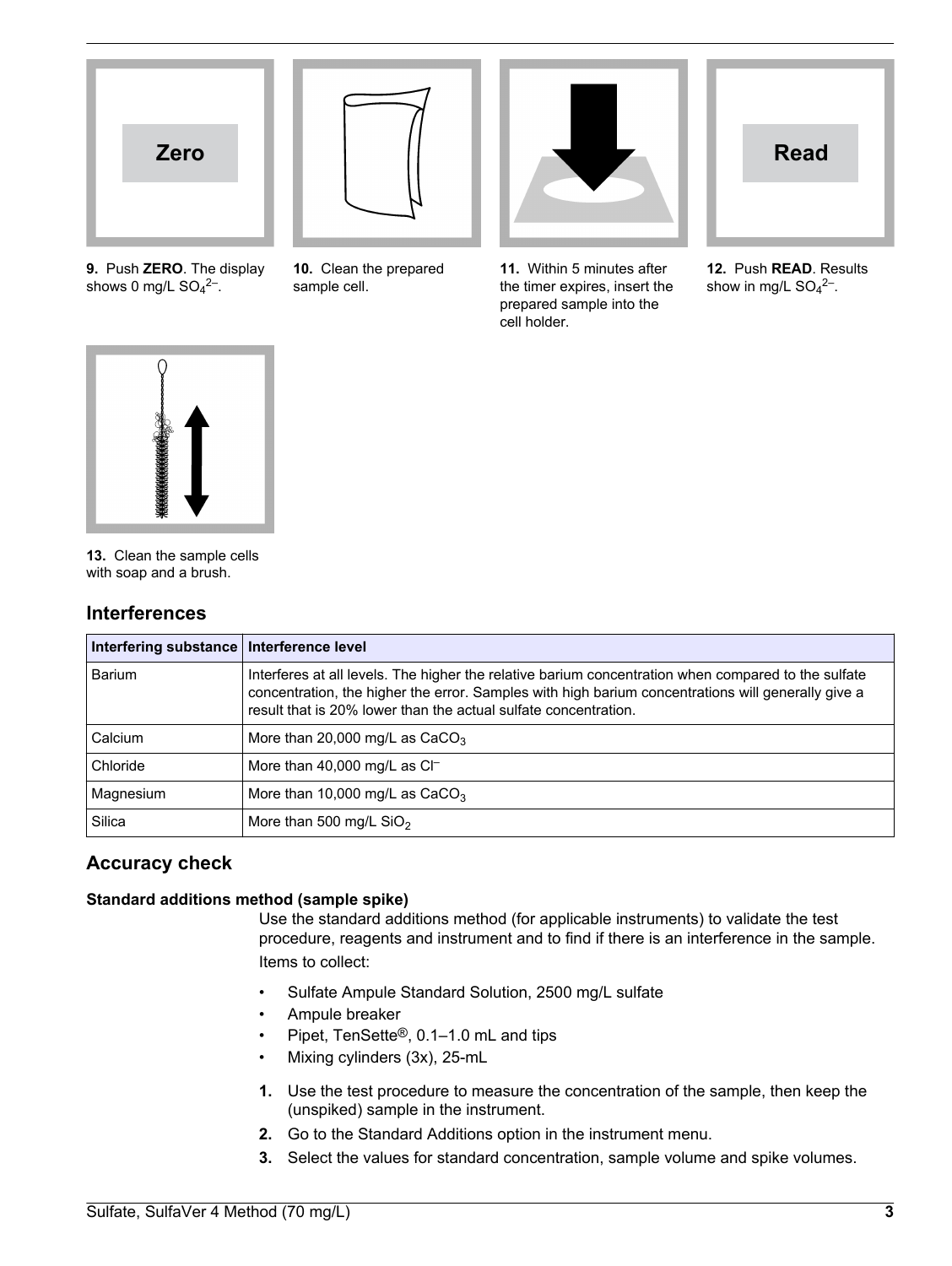- <span id="page-3-0"></span>**4.** Open the standard solution.
- **5.** Prepare three spiked samples: use the TenSette pipet to add 0.1 mL, 0.2 mL and 0.3 mL of the standard solution, respectively, to three 25-mL portions of fresh sample. Mix well.
- **6.** Use the test procedure to measure the concentration of each of the spiked samples. Start with the smallest sample spike. Measure each of the spiked samples in the instrument.
- **7.** Select **Graph** to compare the expected results to the actual results.

*Note: If the actual results are significantly different from the expected results, make sure that the sample volumes and sample spikes are measured accurately. The sample volumes and sample spikes that are used should agree with the selections in the standard additions menu. If the results are not within acceptable limits, the sample may contain an interference.*

#### **Standard solution method**

Use the standard solution method to validate the test procedure, the reagents and the instrument.

Items to collect:

- Sulfate standard solution, 1000-mg/L
- 100-mL volumetric flask, Class A
- 7-mL volumetric pipet, Class A and pipet filler safety bulb
- Deionized water
- **1.** Prepare a 70-mg/L sulfate standard solution as follows:
	- **a.** Use a pipet to add 7.0 mL of 1000-mg/L sulfate standard solution into the volumetric flask.
	- **b.** Dilute to the mark with deionized water. Mix well. Prepare this solution daily.
- **2.** Use the test procedure to measure the concentration of the prepared standard solution.
- **3.** Compare the expected result to the actual result.

*Note: The factory calibration can be adjusted slightly with the standard adjust option so that the instrument shows the expected value of the standard solution. The adjusted calibration is then used for all test results. This adjustment can increase the test accuracy when there are small variations in the reagents or instruments.*

# **Calibration**

A calibration is recommended for the SulfaVer 4 method for the best accuracy. Complete the steps that follow to enter a new calibration curve in the instrument. Make a new calibration curve for each new lot of reagent.

Items to collect:

- Sulfate standard solution, 1000 mg/L
- 100-mL volumetric flasks (7), Class A
- 1–10 mL TenSette pipet and tips
- Deionized water
- **1.** Prepare seven calibration standard solutions (10, 20, 30, 40, 50, 60 and 70 mg/L  $SO_4{}^{2-}$ ) as follows:
	- **a.** Use a pipet to add 1, 2, 3, 4, 5, 6 and 7 mL of the 1000-mg/L sulfate standard solution into seven different 100-mL volumetric flasks.
	- **b.** Dilute each flask to the mark with deionized water. Mix well.
- **2.** Use the test procedure to measure the concentration of each standard solution.
- **3.** Refer to the user manual for the instrument to enter the calibration into the instrument as a user program.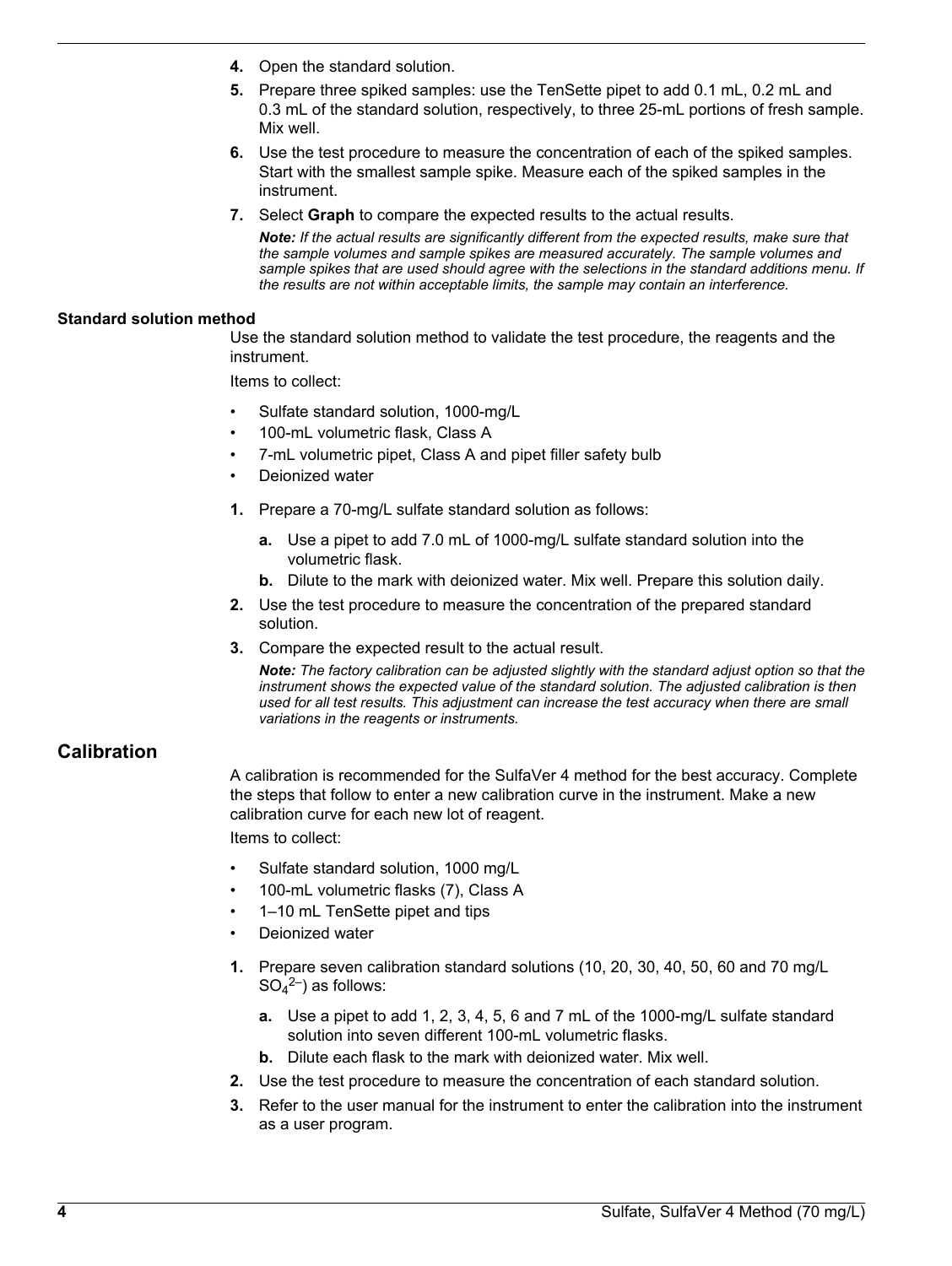## <span id="page-4-0"></span>**Method performance**

The method performance data that follows was derived from laboratory tests that were measured on a spectrophotometer during ideal test conditions. Users can get different results under different test conditions.

| Program | <b>Standard</b>     | Precision (95% confidence interval) | <b>Sensitivity</b><br>Concentration change per 0.010 Abs change |
|---------|---------------------|-------------------------------------|-----------------------------------------------------------------|
| 680     | 40 mg/L $SO_4^{2-}$ | 30-50 mg/L $SO_4^{2-}$              | 0.4 mg/L $SO_4^{2-}$                                            |

## **Summary of method**

Sulfate ions in the sample react with barium in the SulfaVer 4 Reagent and form a precipitate of barium sulfate. The amount of turbidity formed is proportional to the sulfate concentration. The measurement wavelength is 450 nm for spectrophotometers or 520 nm for colorimeters.

## **Pollution prevention and waste management**

Reacted samples contain barium and must be disposed of as a hazardous waste. Dispose of reacted solutions according to local, state and federal regulations.

## **Consumables and replacement items**

## **Required reagents**

| <b>Description</b>                                                 | <b>Quantity/test</b> | Unit          | ltem no. |
|--------------------------------------------------------------------|----------------------|---------------|----------|
| SulfaVer <sup>®</sup> 4 Reagent Powder Pillow <sup>1</sup> , 10-mL |                      | $100$ /p $kg$ | 2106769  |

## **Required apparatus**

| <b>Description</b>                       | <b>Quantity/test</b> | Unit  | Item no. |
|------------------------------------------|----------------------|-------|----------|
| Sample cells, 10-20-25-mL, with cap      |                      | 6/pkg | 2401906  |
| Sample cells, 10-mL square, matched pair |                      | 2/pkg | 2495402  |

#### **Recommended standards**

| <b>Description</b>                                                                                                                                         | Unit   | Item no. |
|------------------------------------------------------------------------------------------------------------------------------------------------------------|--------|----------|
| Sulfate Standard Solution, 1000-mg/L as $SO_4^{2-}$                                                                                                        | 500 mL | 2175749  |
| Sulfate Standard Solution, 2500-mg/L, 10-mL ampules as $SO_4^{2-}$                                                                                         | 16/pkg | 1425210  |
| Drinking Water Standard, Mixed Parameter, Inorganic for F <sup>-</sup> , NO <sub>3</sub> -N, PO <sub>4</sub> <sup>3-</sup> , SO <sub>4</sub> <sup>2-</sup> | 500 mL | 2833049  |

## **Optional reagents and apparatus**

| <b>Description</b>                                      | Unit         | Item no. |
|---------------------------------------------------------|--------------|----------|
| Mixing cylinder, graduated, 25 mL                       | each         | 189640   |
| Mixing cylinder, graduated, 50 mL                       | each         | 189641   |
| Ampule Breaker, 10-mL Voluette <sup>®</sup> Ampules     | each         | 2196800  |
| Pipet, TenSette <sup>®</sup> , 0.1-1.0 mL               | each         | 1970001  |
| Pipet tips for TenSette <sup>®</sup> Pipet, 0.1-1.0 mL  | $50$ /p $kg$ | 2185696  |
| Pipet, TenSette <sup>®</sup> , 1.0-10.0 mL              | each         | 1970010  |
| Pipet tips for TenSette <sup>®</sup> Pipet, 1.0-10.0 mL | 50/pkg       | 2199796  |
| Flask, volumetric, Class A, 100 mL, glass               | each         | 1457442  |

<sup>1</sup> SulfaVer is a registered trademark of Hach Company.